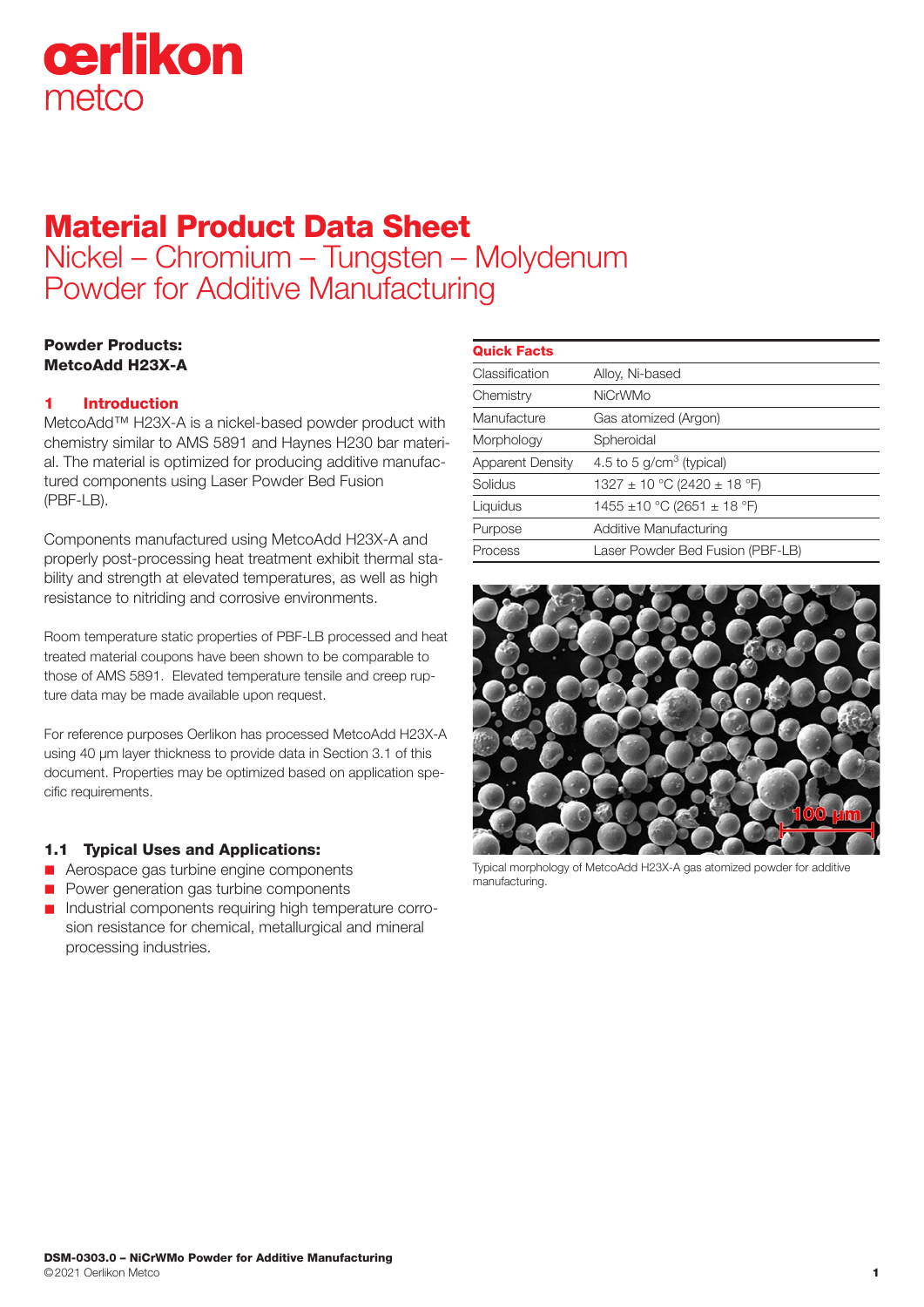## 2 Material Information

#### 2.1 Chemical Composition

| <b>Product</b>  |         | <b>Weight Percent (nominal)</b> |           |         |        |                                                                      |          |              |  |  |
|-----------------|---------|---------------------------------|-----------|---------|--------|----------------------------------------------------------------------|----------|--------------|--|--|
|                 | Ni      |                                 | w         | Mo      | Mn     |                                                                      |          |              |  |  |
|                 | Balance | $20 - 24$                       | $13 - 15$ | $1 - 3$ |        | $0.3 - 1.0$ $0.25 - 0.75$ $0.20 - 0.50$ $0.05 - 0.15$ $0.005 - 0.05$ |          |              |  |  |
| MetcoAdd H23X-A | Co      | Fe                              | Cu        |         |        |                                                                      |          | <b>Other</b> |  |  |
|                 | < 5.00  | < 3.00                          | < 0.50    | < 0.10  | < 0.03 | < 0.015                                                              | - 1015 / |              |  |  |

#### 2.2 Particle Size Distribution and Hall Flow

| <b>Product</b>  | Nominal Range [µm] D90 [µm] | $D50$ [µm] | $D10$ [µm] | Hall Flow [s/50 g] |
|-----------------|-----------------------------|------------|------------|--------------------|
| MetcoAdd H23X-A | $-45+15$                    | 35         |            | < 20 (typical)     |

For the nominal range, particle size analysis 45 μm or above measured by sieve (ASTM B214), analysis below 45 μm by laser diffraction (ASTM C 1070, Microtrac). Fractional analysis (D90, D50, D10) are nominal values by laser diffraction. Hall flow (ASTM B213).

## 2.3 Key Selection Criteria

- MetcoAdd H23X-A is designed for the manufacture of components using L-PBF and offers optimized spreadability and dense packing.
- MetcoAdd H23X-A powder is stable and designed to prevent undesirable agglomeration during powder-bed fusion processing.
- Choose MetcoAdd H23X-A for applications where high strength and long-term thermal stability is needed at elevated temperatures, combined with corrosion and nitriding resistance.

#### 2.4 Related Products

- Oerlikon Metco offers various stainless steel, nickelbased, cobalt-based and iron-based powders designed for additive manufacturing that have been optimized for either powder-fed or powder-bed processes. Please contact your Oerlikon Metco Account Representative for more information.
- Oerlikon Metco also offers superalloy materials for applications where corrosion is a concern such as materials that are similar to Inconel 625, Inconel 718 as well as titanium. Your Oerlikon Metco Account Representative can provide you with further details.

#### 2.5 Specifications

| <b>Product</b>  | <b>Specifications (similar to)</b> |  |
|-----------------|------------------------------------|--|
| MetcoAdd H23X-A | <b>UNS N06230</b>                  |  |
|                 | AMS 5891                           |  |
|                 | Haynes H230                        |  |

#### 3 Key Processing Information

# 3.1 Typical Post Heat Treatment Properties (MetcoAdd H23X-A)<sup>a, b, c</sup>

| <b>Specification</b>                  |                        | <b>EOS M290</b>           |  |  |
|---------------------------------------|------------------------|---------------------------|--|--|
| Ultimate Tensile Strength (MPa), XY/Z |                        | $887 \pm 20 / 836 \pm 18$ |  |  |
| Yield Strength (MPa), XY/Z            | ASTM E8                | $507 \pm 13 / 478 \pm 6$  |  |  |
| Elongation at break %, XY/Z           |                        | $32 + 4/47 + 2$           |  |  |
| Hardness (VHN <sub>300</sub> )        | <b>ASTM E384-17</b>    | $247 + 16$                |  |  |
| <b>Relative Density %</b>             | Internal Specification | >99.9                     |  |  |

a Disclaimer: All data published in this datasheet has been shared for reference purposes only and is not sufficient to design or certify parts. No warranty or guarantee is made against these results.

<sup>b</sup> Bounds are based on one standard deviation of each population with ten samples per orientation. Test specimens were 6.35 mm (0.25 in) diameter round bars machined from coupons 130 x 130 x 13 mm (5 x 5 x 0.5 in). Direction XY data is an average of both X and Y horizontal build orientations.<br>
C Heat treatment was performed in accordance with AMS 5891B. Solutionized coupons at 2